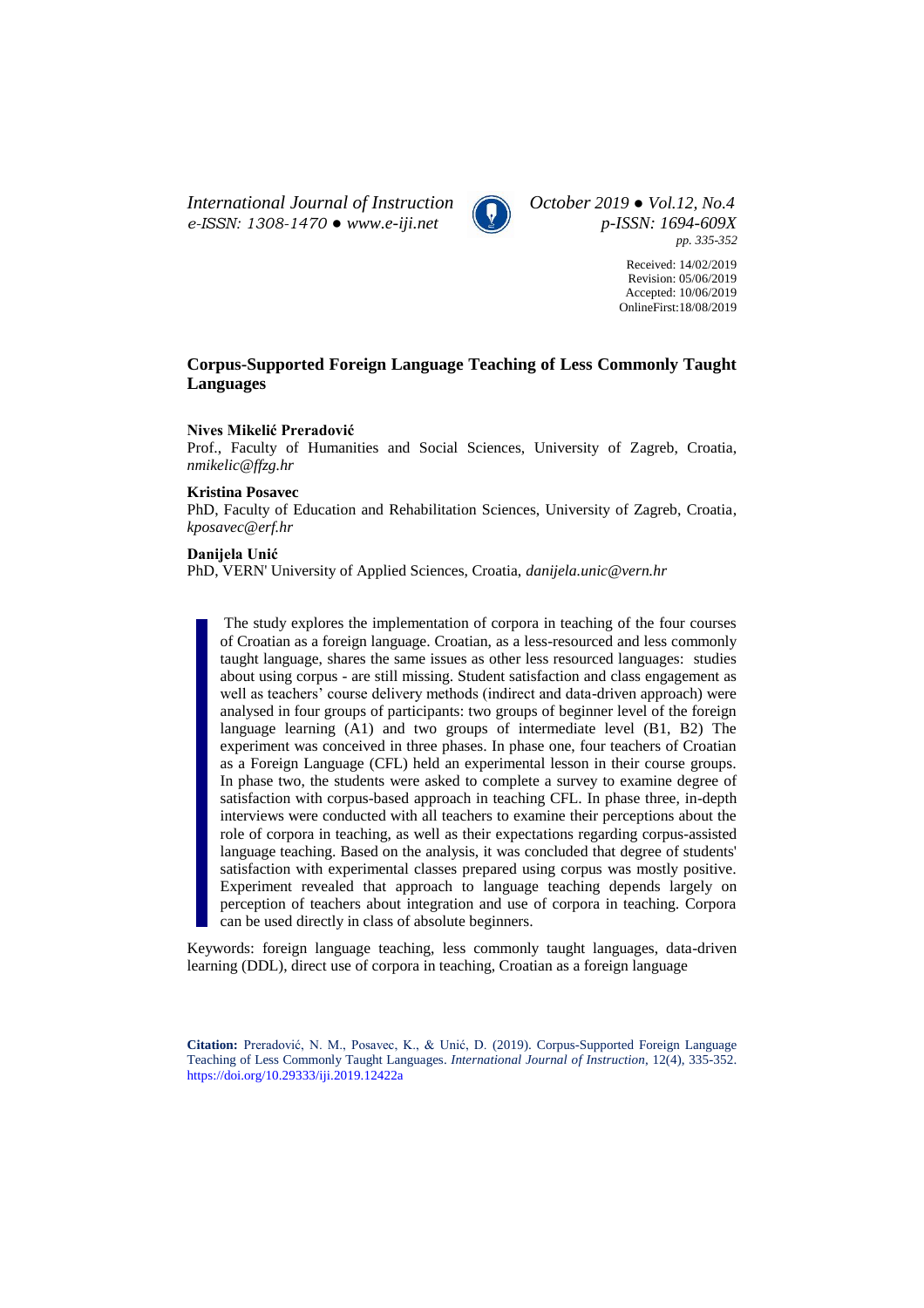### **INTRODUCTION**

Due to the rapid advancement in both corpus linguistics and technology in recent years, many studies emphasize the remarkable potential of computer corpora for language teaching and learning. Computer and especially web corpora, provide accessibility to a large amount of authentic language data, that are used in teaching vocabulary, grammar and writing and have brought many positive effects, such as the growth in the students' understanding of usage patterns, improvement of the self-correction skills and decrease of collocational errors (Aston, 2001; Hunston, 2002; O'Keeffe &Farr, 2003; Sinclair, 2004). The use of corpus examples for language comprehension and production (Frankenberg-Garcia, 2014) as well as for grammar and vocabulary teaching (Flowerdew, 1996; Lenko-Szymanska, 2002; Liu & Jiang, 2009) has been reported by different authors over the years. Majority of the literature related to corpus-supported language learning and language teaching addresses the implementation of methodologies in teaching English as a foreign language around the world (Gabrielatos, 2005; O'Keeffe, McCarthy & Carter, 2007; Pérez-Paredes et al., 2018; Reppen, 2010; Smirnova, 2017). However, with development of corpora and tools for less commonly taught languages (LCTLs), the need to address main advantages and issues in corpussupported language teaching of these languages became apparent.

The term 'Less Commonly Taught Languages' has several interpretations, including Minority Languages, Disadvantaged Languages, Less Commonly Spoken Languages, Endangered Languages and Less Widely Taught Languages (which are usually defined as non-Roman and non-Germanic languages). In this paper, the term LCTL covers a wide array of world languages other than the most commonly taught foreign languages which (apart from being less taught) also suffer a shortage of corpus-informed language learning resources (such as grammars, textbooks, and dictionaries) and/or language teaching applications (such as data-driven language learning).

Due to the unavailability of annotated language corpora and basic natural language processing tools, LCTLs have all, until recently, belonged to less-resourced languages. During the last decade, large corpora for most of these languages have been built (see Tymoshuk et. al., 2018 and Ljubešić & Klubička, 2014 for Slavic languages), along with projects for less-resourced languages, such as DigiSami project (Jokinen, 2018), Digital Language Diversity Project (Soria et al., 2016) and LRE Map (Calzolari et al. 2012) that made many language resources for LCTLs freely available.

Unfortunately, the use of corpora and other resources for computer-assisted language teaching and learning is found less frequently in the world of LCTLs (Ward, 2016, p. 469). Although corpus research of the LCTLs gained popularity in the last decade, studies about using corpus in foreign language teaching are still missing. As pointed out by Ward (2016), high quality resources do exist, but there is a lack of awareness amongst learners and teachers about their existence. A gap exists in research about the use of corpus-based materials in language teaching, as well as in effects of their use in context of LCTLs.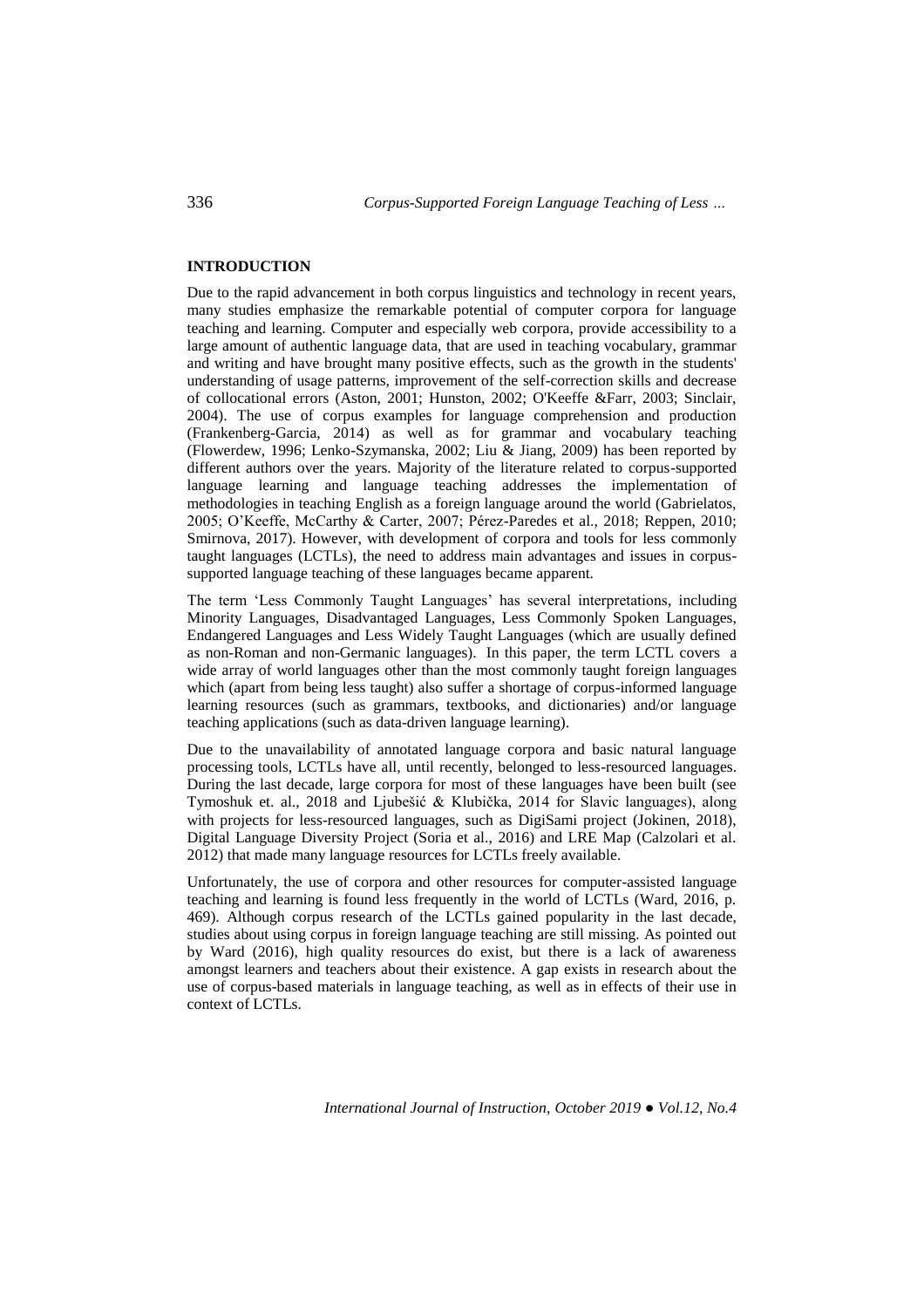This study aims to fill these gaps by exploring possibilities and effects of using computer corpora as both indirect and direct approach to teaching Croatian as a foreign language (CFL). It explores implementation of corpora in teaching four CFL courses delivered over one academic semester. Students' satisfaction and class engagement as well as teachers' course delivery methods were analysed to observe the possibility of corpus-supported teaching of LCTLs. By examining teachers' use of computer corpora and students' reactions to this type of teaching, this paper offers an example of how foreign language teaching of LCTLs can be enriched with the use of corpora.

#### **LITERATURE REVIEW**

#### **Theoretical Framework**

#### **Using computer corpora in foreign language teaching**

According to Reppen (2010), a computer corpus can greatly contribute to language learning because it provides a source of natural or authentic texts for language learning. Furthermore, Miangah (2012) states that a computer corpus can be used in teaching morphology or exploring the structure of words through their frequency in various morphological forms, as well as in analysis of syntax and in cultural studies, where a corpus can serve to research specifics that differ from one culture to the other, such as human habits. According to Römer (2006), corpora provide pedagogically significant discoveries of contrastive language data and can be used to gain useful information for creating bilingual and learner dictionaries. Römer (2008) argues that corpora could also aid in decision making about when and what will be taught in language teaching process, but teachers and students can also access corpora directly during class and complement the teaching process. There are many benefits of corpus versus textbooks in teaching foreign languages. It is important to emphasize that use of corpora does not imply the absence of textbooks in teaching, but rather the integration of computer corpora into language teaching during preparation of teaching materials or integration of corpora in classes, where teachers act as mediators between students and corpora. Corpus analysis is an ideal tool for making a principled decision about what material to present to students from the foreign language textbook (Barbieri & Eckhardt, 2007). Biber & Conrad (2010) list three types of corpus results that are important in learning and mastering grammar of a language: frequency information, register comparisons, and association between grammatical structures and words. Similarly, Lawson (2001) states that corpora provide information on frequency of occurrences in language used in everyday communication, so that one can inspect the most commonly used words or phrases that actually appear, while textbooks often contain artificially created, fictitious language examples. Furthermore, corpora provide information on how the use of special linguistic features differs in a particular context or situation. Also, corpora provide information on linguistic features of the language in use, and, finally, information on the discursive properties of certain linguistic features such as collocations, lexical grammatical associations, etc.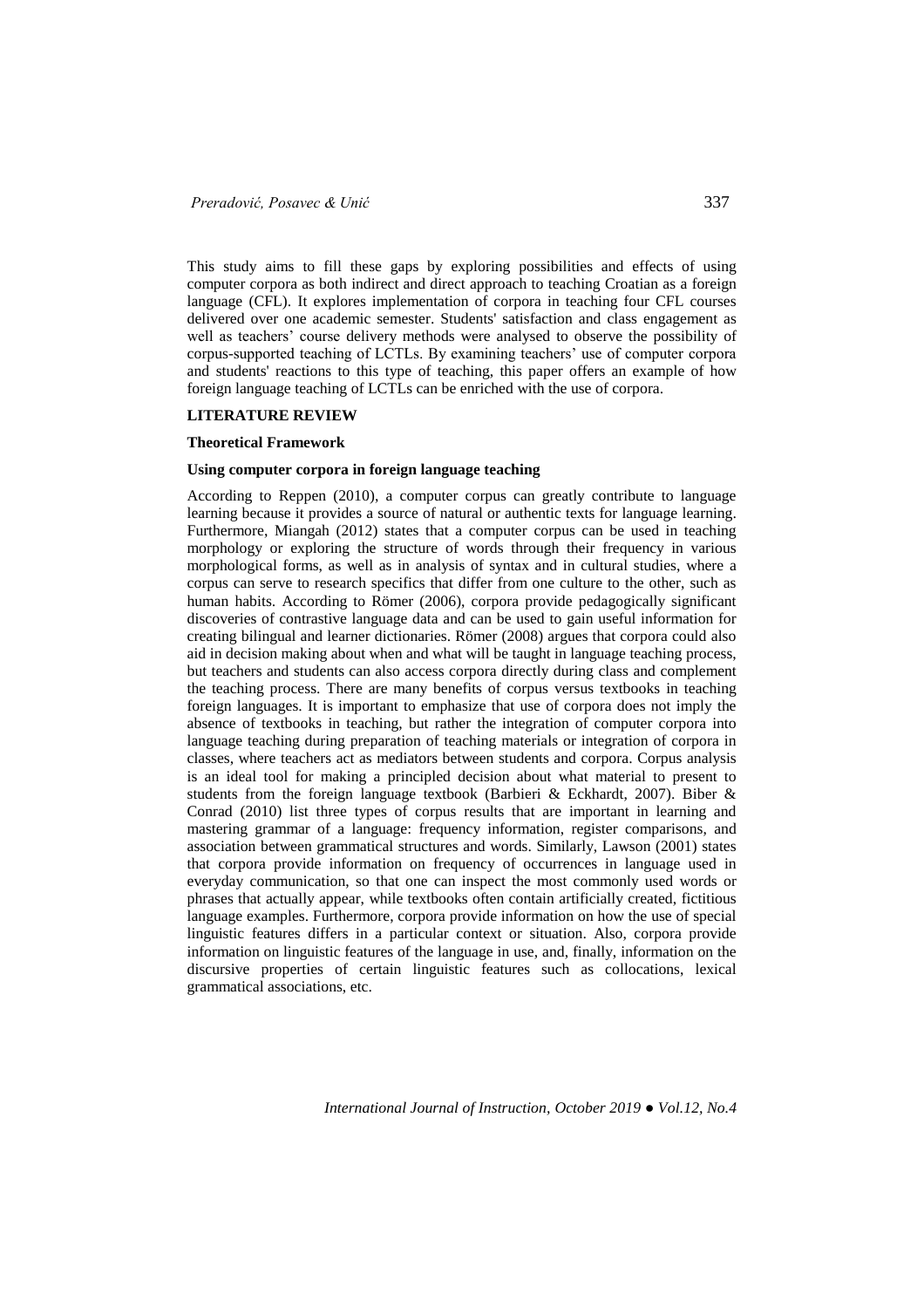#### **Direct and indirect corpus use in language teaching**

Leech (1997) points out that language learning and corpora have 3 points of contact: indirect use of corpora in teaching (reference sources, teaching materials and language tests), use of corpora in teaching and development of corpora for teaching purposes (learner corpora).

Indirect use of corpora in language teaching refers to design of syllabi and development of teaching materials and is closely related to the content being taught. Here, a corpus can be used by teachers as an excellent source of authentic examples of a language. The indirect approach is focused on analysis and research of corpora, on the corpus evidence and the effect it has and may have on syllabus design.

Data-driven learning (DDL) is a type of learning where students study the language themselves with the help of a corpus. Direct use of corpora in language teaching provides practical knowledge to students (McEnery, Xiao & Tono, 2006), as students search through a corpus in order to satisfy their own learning needs. Main goal of this type of language learning is to develop student autonomy, mastering of the language skills and acquiring of new technology skills. It is a way of learning in which students become researchers and self-explore the language (Boulton, 2012). As Johnes (1991) points out, the use of a computer is in the centre of the DDL approach. The computer corpus is not a substitution for a teacher, but rather a resource. Teachers role does not imply their exclusion from the teaching process, but rather a new role of a mediator in language teaching.

The key to a successful corpus-based approach to language learning is an appropriate level of teacher orientation or pedagogical mediation that depends on the age, experience and previous knowledge of students. McEnery & Xiao (2010) emphasize that direct use of corpora is limited by several factors related to student language proficiency level and experience, time constraints, curriculum requirements, knowledge and skills of teachers essential for the corpus analysis and pedagogical mediation between the corpus and the student, as well as access to resources for creation of materials, such as computers and corresponding software or a combination of these factors.

The advantage of direct use of corpora, according to McEnery & Xiao (2010), is in the possibility to provide word frequency information (quantitative analysis) and to display accurate descriptions of use of lexical terms in an annotated corpus. A very important and significant feature of using corpora in teaching foreign languages is that they provide more realistic examples of language use that reflect the complexity and nuances of the native language. Therefore, the use of a large corpus can provide an important insight into learner's foreign language experience (Tucker, 2009). In addition to quantitative, computer corpora also allow for qualitative analysis (McCarten, 2007), i.e. the possibility to display a large number of texts that provide students and teachers with a context in which a particular word or a phrase appears and how it is used in different contexts. Apart from mastering the vocabulary, corpora can also help students in learning collocations - a type of word combinations that is fixed to some degree or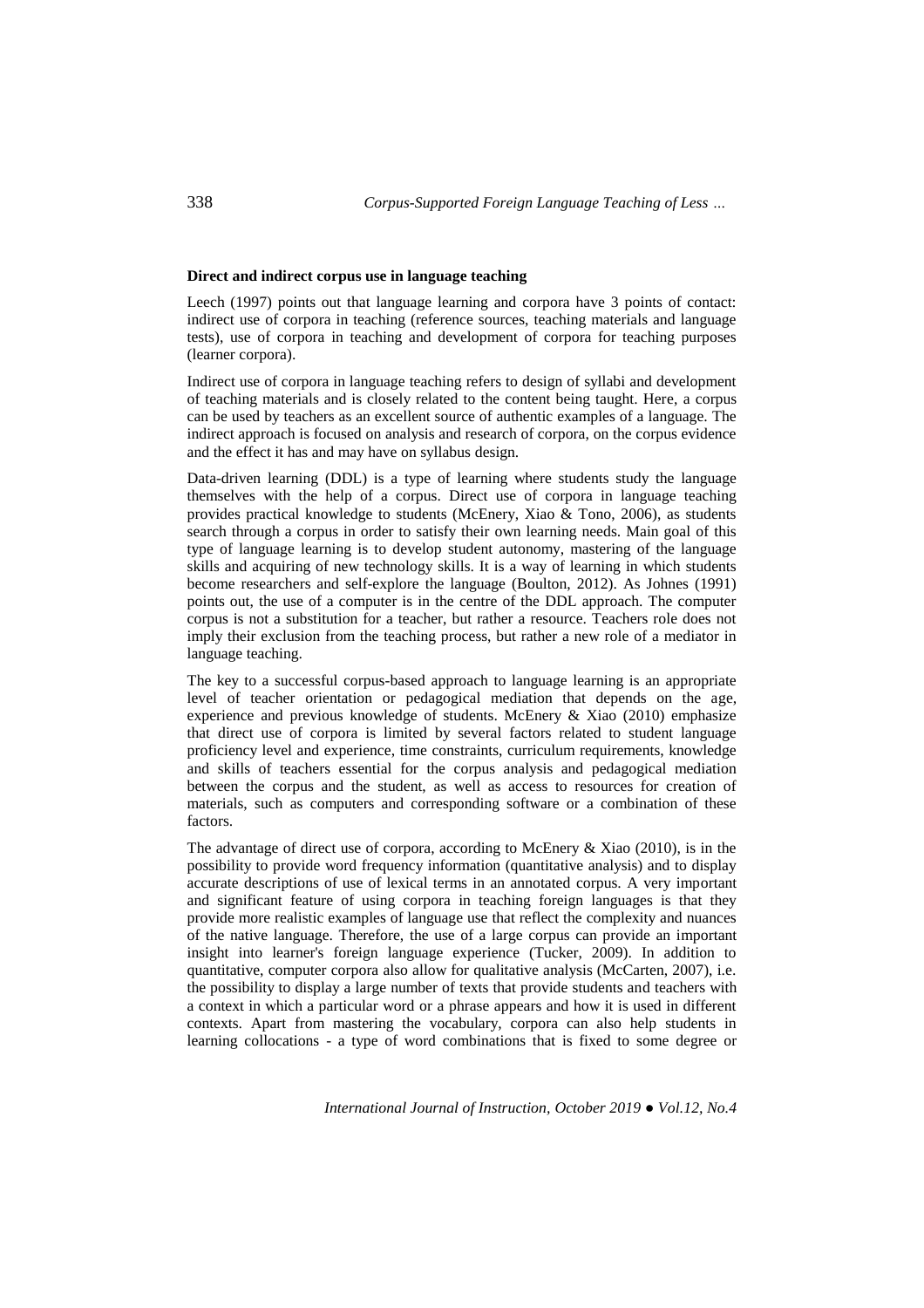words that co-occur at a certain distance (Nesselhauf, 2005). Collocations enable students to speak fluently, make their speech more understandable and help them write and sound more like native speakers (Fan, 2009). Finally, corpus concordances allow for an overview of the context within which a particular term appears, i.e., they help students understand the association between words (Miangah, 2012).

### **Indirect approach and two data-driven approaches to foreign language learning (FLL)**

There are three approaches for teachers to integrate computer corpora into their foreign language teaching. Indirect, where teachers gather data from corpus searches, prepare teaching materials and students work with the material. The second and third approaches are direct approaches (Götz, 2012). The first direct approach refers to learner-corpus interaction where students independently study the language and try to come to conclusions, while their learning does not necessarily coincide with the curriculum. Here, the role of a teacher is secondary, and consists in guiding students when encountering a problem or ambiguity in the research. One of the features of this approach to language learning is spontaneous or accidental learning, since the acquisition of one language feature may trigger the acquisition of another one. This approach is motivating for learners; it can deepen the student's cognitive process and contribute to a better understanding and retention of information (Boulton, 2012). The second direct approach refers to teacher-corpus interaction where it is not necessary for students to come into direct contact with a corpus, but they learn and interpret the concordances in class that were prepared by teachers who used the corpus. The main feature of this approach is learning focused on a specific part of the curriculum, where the teacher eliminates all other information that could distract students from what is considered important for them to adopt. This approach can be implemented in all language learning levels regardless of the student's previous knowledge and can be integrated into the existing curriculum and learning topics (Kreyer, 2010).

In this paper (section "Context, Participants and Data-Gathering Instruments"), we provide examples of all three approaches (the indirect and two data-driven approaches) in teaching Croatian as a foreign language.

# **Empirical Research on Data-driven Learning**

For the past several years, researchers have been investigating the data-driven learning in the language learning classroom (Boulton & Pérez-Paredes, 2014; Leńko-Szymańska & Boulton, 2015). It was revealed that data-driven learning in the language classroom has a positive influence on vocabulary acquisition (Karras, 2016) and collocations (*Chan & Liou, 2005; Daskalovska, 2015; Frankenberg-Garcia, 2014; Vyatkina, 2016)*

Meta-analysis of results from different studies has confirmed that DDL brings significant benefits to learners and outperforms traditional language teaching methods (Boulton and Cobb, 2017). Moreover, some of these studies report on the positive learners' perception of data-driven learning. However, apart from the study for German as a foreign language (Vyatkina, 2016), the research studies for languages other than English are rare.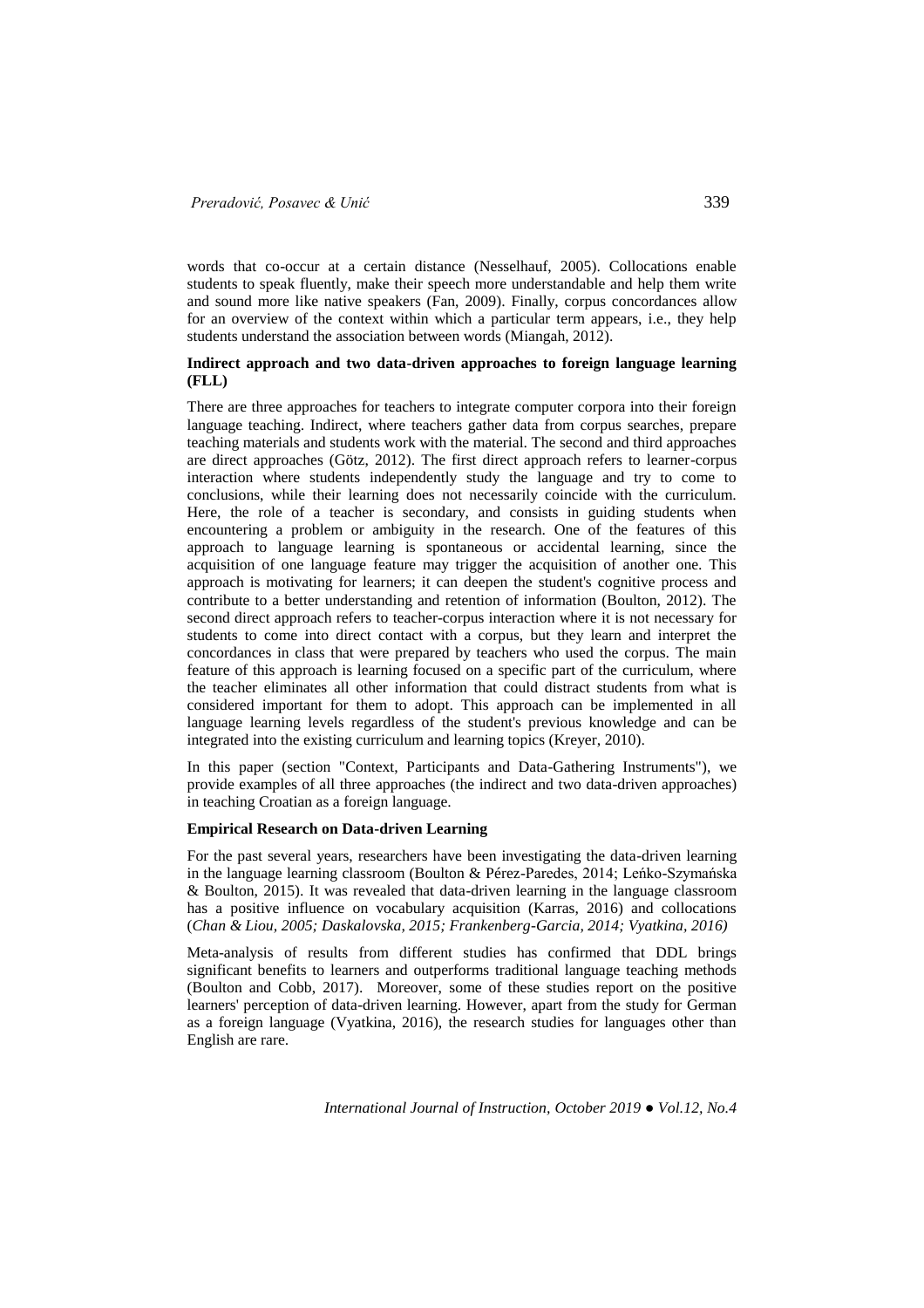# **METHOD**

# **Objectives**

Croatian, as a less-resourced and less commonly taught foreign language, shares the same issues as other LCTLs: although annotated language corpora and natural language processing tools have become available for LCTLs in the last decade, studies about language teaching applications (such as data-driven foreign language teaching) are still missing.

This study explores the implementation of corpora in teaching four courses of Croatian as a foreign language (CFL) at the different language learning levels and attempts to answers the following research questions:

 To what extent are students satisfied with the corpus-based approach in teaching a foreign language?

 Is there a difference in attitudes towards the direct use of corpus in class between the students at the beginner level and the intermediate level of foreign language learning?

 What are the teachers' perceptions about the use of corpora at the specific language learning levels and student engagement?

#### **Context, Participants and Data-Gathering Instruments**

The experiment was conceived in three phases.

In phase one, four teachers of Croaticum (Centre for Croatian as Second and Foreign Language at the University of Zagreb), which is considered the largest and central institution for teaching CFL, held an experimental lesson in their course groups (groups were formed from the level A1 to B2 of the Common European Framework of Reference for Languages - CEFR). For the preparation of the experimental lesson, teachers have used a Croatian computer corpus of their own choice and were able to choose whether the corpus will be used to prepare teaching materials and exercises, or they would try to integrate the corpus into direct teaching.

In the second phase, after the experimental lessons, the students in all four groups were asked to complete a survey to examine the degree of their satisfaction with the corpusbased approach in teaching CFL.

In the third phase, the in-depth interviews were conducted with all four teachers, recorded and transcribed for analysis. None of the teachers had prior experience with the direct or indirect use of the computer corpora, although they have completed training on corpus use and were informed about possibilities of corpus-assisted language teaching. The aim of the interviews was to discover teachers' perceptions about the role of corpora in teaching, as well as their expectations regarding corpus-assisted language teaching.

# **Group 1 (CEFR level B2)**

Eighteen students in upper intermediate (B2) level. They use the Croatian language independently and skilfully and possess a higher level of language knowledge. Majority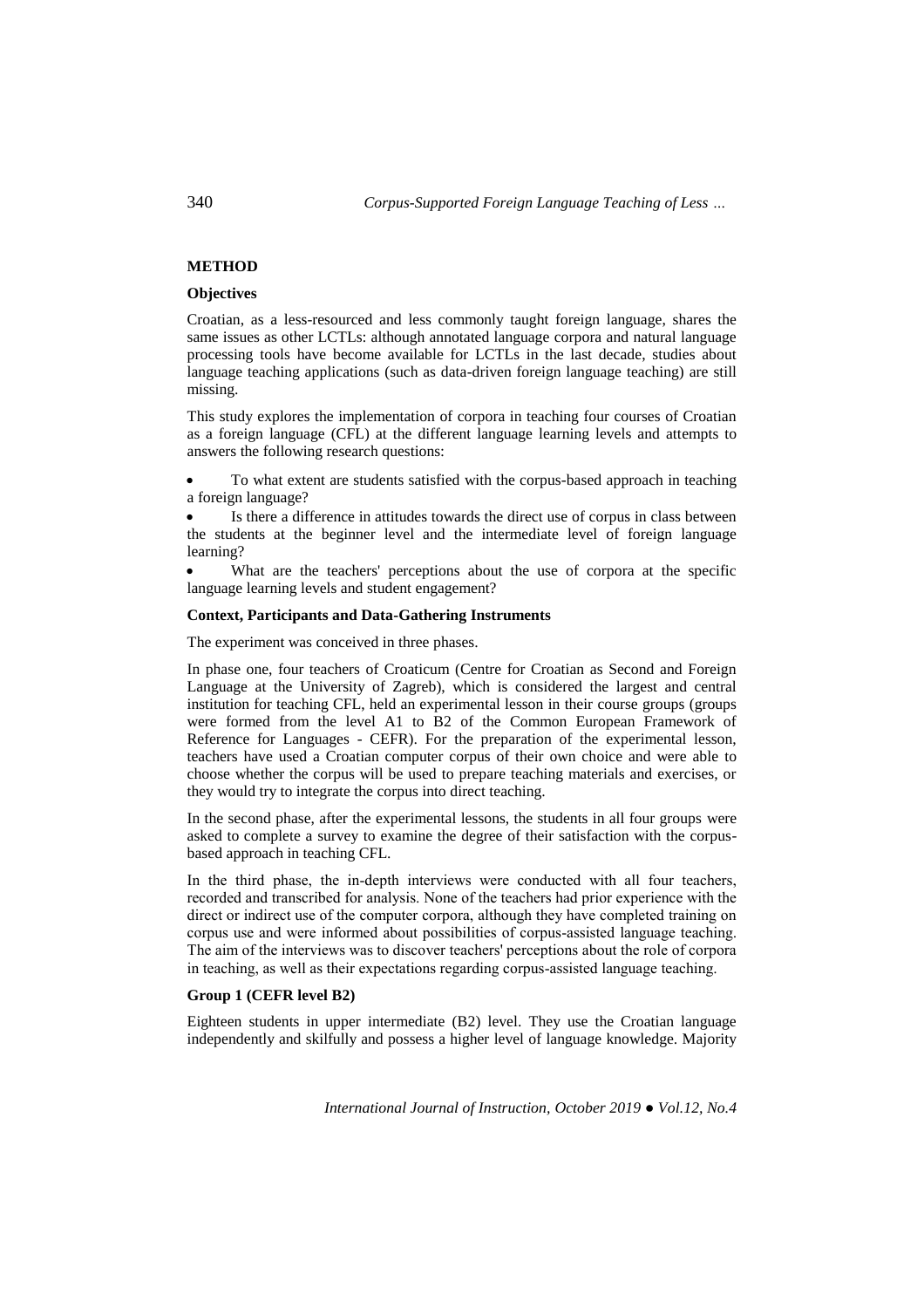of the students had Polish as their mother tongue, with other languages including Russian, German and Portuguese.

For the preparation of the teaching unit (experimental lesson), hrWaC corpus (Ljubešić & Klubička, 2014), the Croatian web corpus and currently the largest computer corpus of Croatian language with 1.9 billion tokens was used. The corpus for preparation of the lesson on the prefixed verbs, more precisely, verbs with the prefix *ob-/op*- and *od-/ot-.* Set of exceptions was elaborated and the most common Croatian verbs with these 2 prefixes were found in the corpus. The students gained insight into the most common verbs that were discussed during the lesson and were given the opportunity to get acquainted with the frequency data. In addition, students were presented with the most common noun collocations that co-occur with these prefixed verbs and with their context in the concordances that were selected by the teacher from the hrWaC corpus. Selected concordances were also used to produce reading comprehension exercises. Students were presented with printed teaching material to the that contained examples of prefixed verbs extracted from the corpus. Based on the corpus material, students have mastered new grammatical rules and adopted new vocabulary. The concordances were also used as a reading exercise where each student gained insight into the context of the prefixed verbs. Students were introduced to the concept of a corpus to explain its meaning and role in language teaching. She did not use the corpus directly in the classroom.

#### **Group 2 (CEFR level A1)**

The students belonged to the beginner level A1. The group consisted of 17 participants. The majority of students had Spanish as their mother tongue, followed by German, Korean, Italian and Portuguese. The corpus was not used in direct teaching nor mentioned because it was felt to be a further burden and could confuse students who are absolute beginners. This approach was based solely on teacher's own preparation of the teaching materials (only exercises) from examples found in the hrWaC corpus additionally adapted to the class. lessons were held in which the students were taught the dative case. Exercise after the lesson did not differ from the usual exercises in its structure, although it was based on the corpus examples. It was believed that the lecture could not have been prepared in any other way, since his students possessed a low level of knowledge of Croatian language and a very limited vocabulary.

### **Group 3 (CEFR level A1)**

The students in the group 3 also belonged to the beginner level A1. The group consisted of 17 participants. The majority of students had Polish as their mother tongue, followed by Turkish, English, Arabic, French, Spanish, Albanian, Chinese and Korean.

hrWaC corpus was used to prepare the lesson about food and drink vocabulary. Additionally, students were taught about collocations and collocational range for the adjective + noun. The lesson began with a presentation where students learned about the significance of the corpus and the existing Croatian computer corpora that are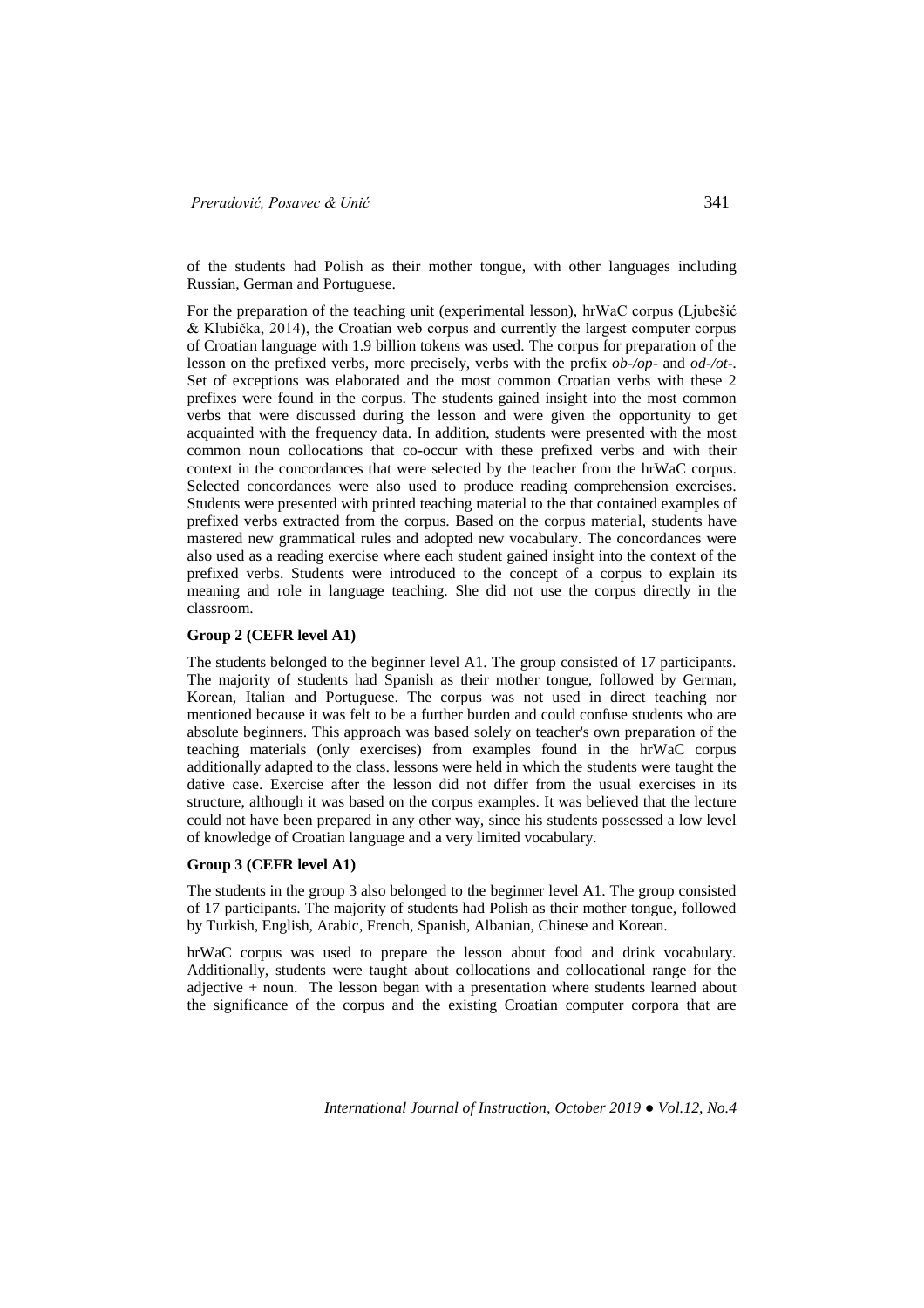available online. The two largest corpora for the English language: BNC<sup>1</sup> and COCOA<sup>2</sup> were also mentioned. The reasons for using corpus in foreign language teaching were discussed with students and the evidence of the use of corpora in teaching collocations, vocabulary, grammar and reading exercises was provided. After that, students learned about the concept of collocations and collocation range and were provided with the examples they will encounter in the class. In addition to preparing teaching materials and exercises, corpus was used in direct teaching instructing the students how to correctly form the corpus query language (CQL) query. The students also learned to make a concordance list and frequency counts and interpret them.

## **Group 4 (CEFR level B1)**

The students in the group 4 belonged to the intermediate level B1. The group consisted of 14 participants. The majority of students had Spanish as their mother tongue, while other participants were native speakers of Albanian, Japanese, Macedonian and French. Different approach to teaching was used. A study of the lexical nest of the verb *to play* using the hrWaC corpus was conducted. The corpus was used in direct teaching for students to learn about the possibilities the corpora can provide and to teach the ways of searching the corpus. At the beginning of the lesson the students learned about the importance of the corpus, and immediately started the direct search of the corpus. They were instructed how to form the CQL query to find the lexical nest. the results of CQL queries, concordance lists and KWIC (Key Word in Context) format of a concordance (where the search word is displayed in the centre with some context to the right and some context to the left of it) were clarified. students and teacher went through concordance lists and analysed the context of the verbs that belong to the lexical nest of the verb *to play*. The corpus provided students with the context of use and helped them to learn the difference in the meaning of certain verbs. In the next step, the frequency counts were created where students learned about the most frequent verbs belonging to the lexical nest of the verb *to play*. Teachers involvement consisted mostly of analysing concordance lists and studying the context of the surrounding content. Based on the concordance lists, together with the students, the teacher analysed the meaning of individual verbs and their context to enable the students to notice the differences in the use of verbs in a particular context. The emphasis of the lesson was on discovering the meanings, context and verb conjugation, and on gathering grammatical and lexical knowledge.

### **FINDINGS**

 $\overline{a}$ 

#### **Research Question 1**

*To what extent are students satisfied with the corpus-based approach in teaching a foreign language?* 

*<sup>1</sup> British National Corpus*

<sup>&</sup>lt;sup>2</sup>The Corpus of Contemporary American English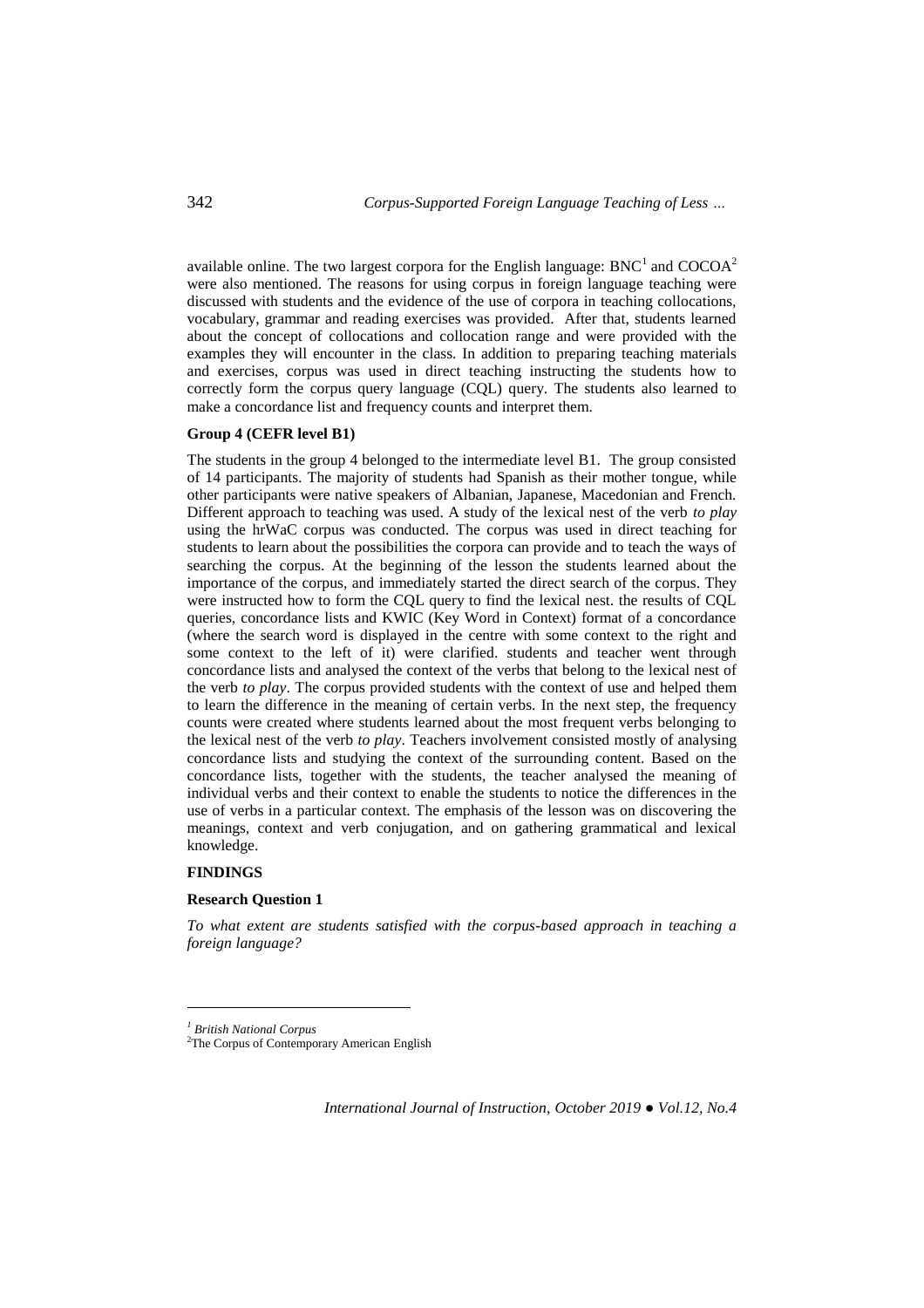The analysis of the satisfaction of the participants was conducted on the overall sample of all four groups of participants. The total number of participants in the research was 66.

Only one (A1 level) out of the four groups of participants was not made familiar with the concept of the corpus, and it was not emphasized to the participants of that group that materials for the exercise were prepared using the corpus.

The group at the B2 level did not use the corpus directly, but the lesson was based on the corpus examples prepared by the teacher and students were made familiar with the concept of the corpus.

The participants in the third and the fourth group (A1 and B1 level) had the possibility to use the hrWaC corpus directly in class and were trained by the teacher to search the corpus using CQL queries.

Out of the total number of participants in the research, 62.5% of them were female, while there were 37.5% male students. The age structure of the students was as follows: 55% of the students were between 20 and 29 years old, 12.5% of them were less than 20 years old, 12.5% of the students were between 30 and 39 years old, while 12.5% of them were between 40 and 49 years old. Finally, 5% of the participants were between 50 and 59 years old, while only 2.5% of them were over 60 years old. Most students were from Spain (28.2% of them reported Spanish as their mother tongue). The second most represented mother tongue was Polish (17.9%), 7.7% of participants reported German as their mother tongue, 5.1% of participants reported Portuguese, English, French, Turkish, Korean or Albanian as their mother tongue, while 2.6% of students reported Russian, Italian, Macedonian, Chinese, Arabic or Japanese as their mother tongue.



Figure1

The Degree of Satisfaction of the Croaticum Students with the Experimental Lecture Prepared using the Corpus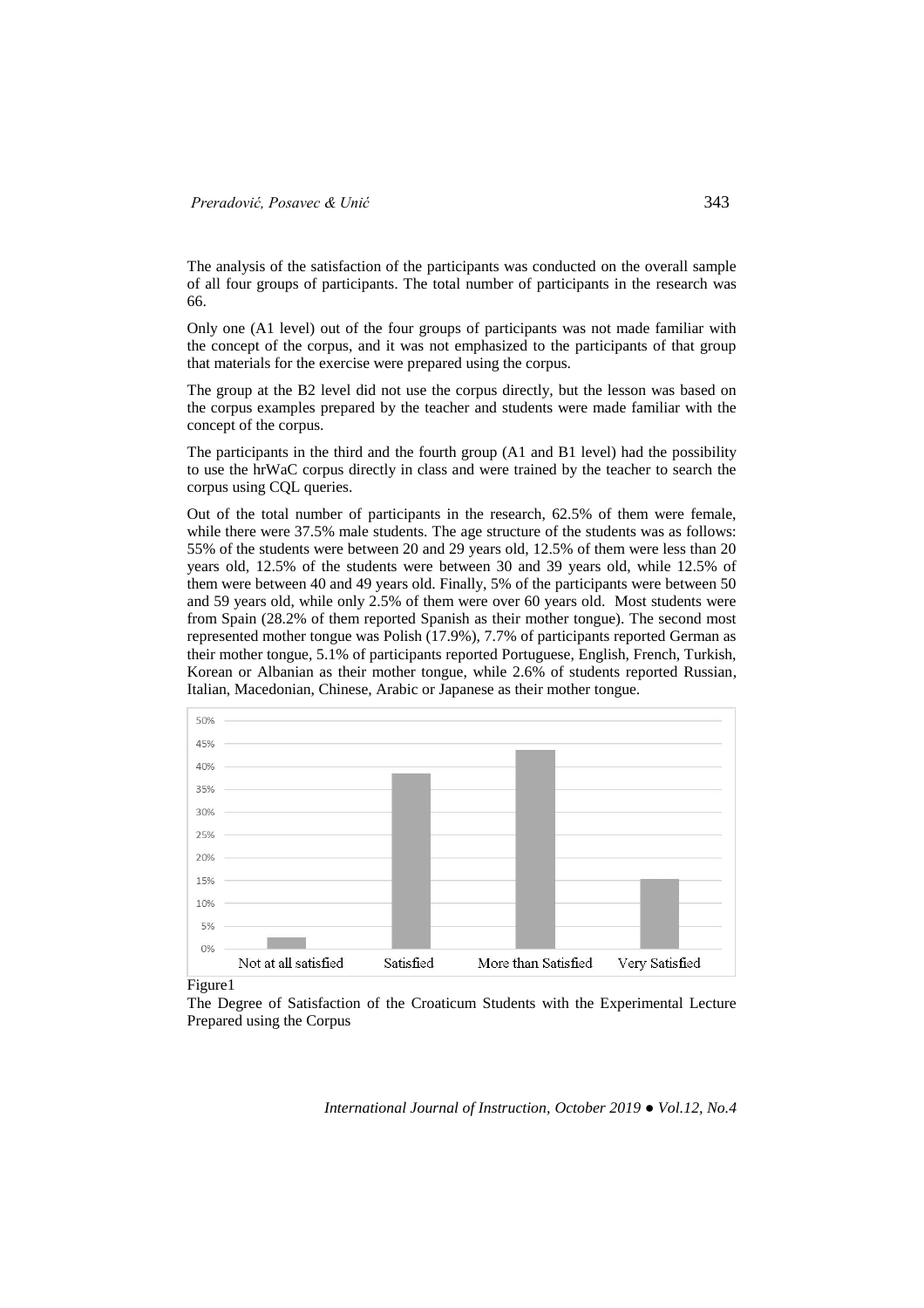On a scale from 1 to 4 (1 = not at all satisfied and  $4=$  very satisfied), 59% of the participants were more than satisfied or very satisfied with the experimental lectures, 38.5% of the students were satisfied, while only one student expressed dissatisfaction with the experimental lecture (Figure1).

The students have also evaluated the exercises prepared by teachers on a scale from 1 to 4. Only one student was dissatisfied with the structure of the exercise, perhaps because he did not understand it, 64.1% of the students were more than satisfied or very satisfied, while 33.3% of participants were satisfied with the structure of the exercise.

Fourteen students left their own comments expressing the positive attitude towards corpus examples and considering the exercise with the corpus search as an interesting and useful way of learning that they can use independently. But, two intermediate level learners expressed the need for the class to last longer than one school period and stated that they were overwhelmed by the existence of a huge number of examples.

Furthermore, the survey aimed to explore the students' opinion about the most effective ways of mastering the Croatian language. The questionnaire offered five categories that the participants could choose from. Each student was able to select one or more categories. The participants selected communication as the most effective method for language learning (64.9%), while listening was selected by 40.5% of students, followed by writing (43.2%). Moreover, 24.3% of participants considered internet usage as an effective way of language learning, while only 16.2% of participants considered interactive computer applications as an effective way of language learning (Figure2).



Figure2

Students' Attitudes on Effective Ways of Learning Croatian as a Foreign Language

Also, the participants were surveyed about the activity they find the most interesting when learning a foreign language. Each participant was able to select one or more categories.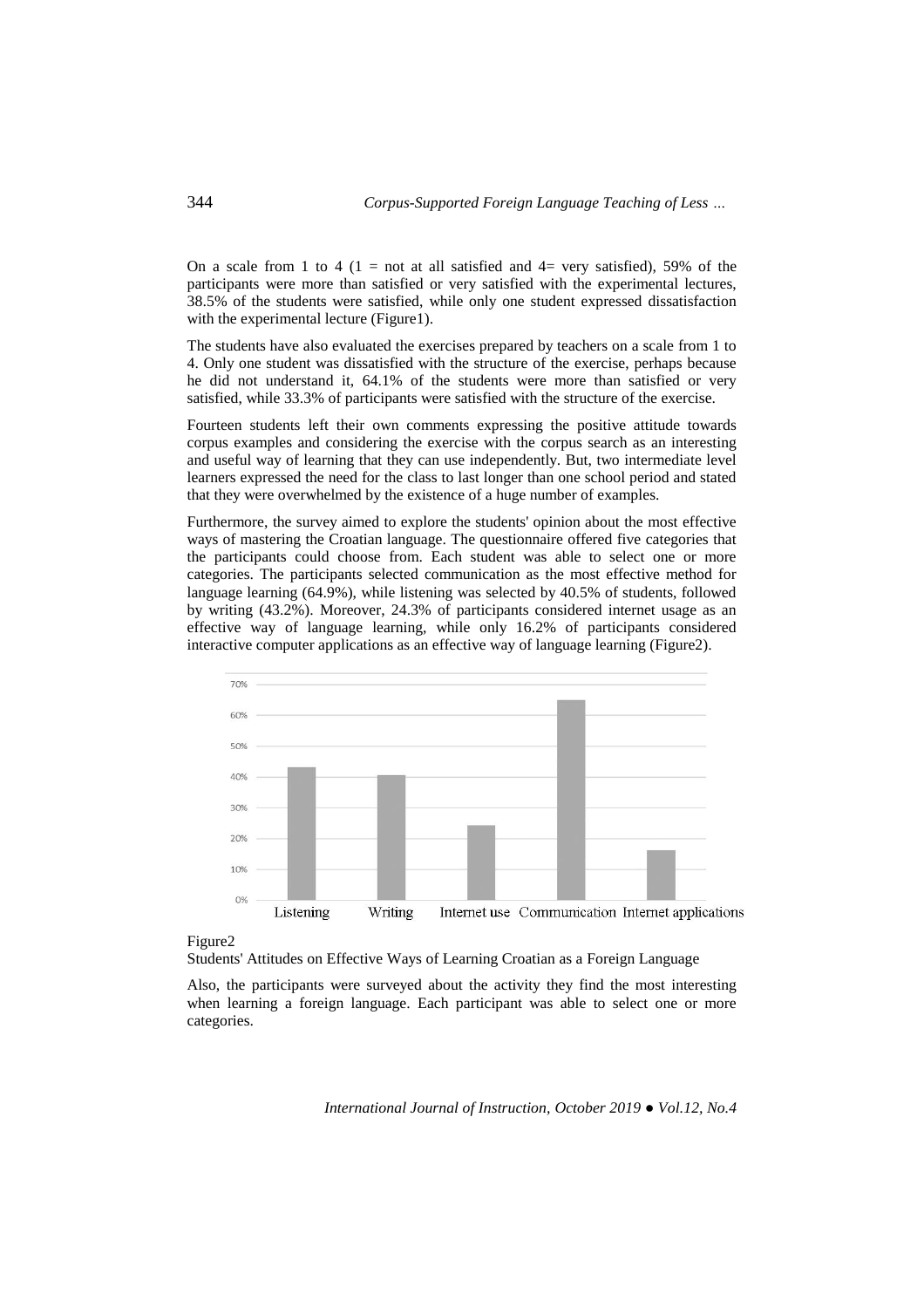

#### Figure3

Students' Attitudes about the Most Interesting Activities for Learning Croatian Language

The participants selected *reading about current topics in Croatia* as the most interesting language learning activity (61.1%), while *essay writing* was selected by 27.8% of them. Furthermore, *independent research of Croatian language using the Internet* was selected by 25% of students, while *listening to audio material* was selected by 22.2% of them and 13.9% of the participants were interested in *reading literature in Croatian.*  Finally, only 11.1% of the participants were interested in *solving exercises and language tasks online* (Figure3). Apart from the already offered categories, 19.4% of the participants left their own comments about what they considered interesting when learning a language. The comments were: communication with the native speakers, conversational exercises, multimedia presentations of learning topics, interactive dialogues, vocabulary contexts and concrete examples from everyday life.

# **Research Question 2**

*Is there a difference in attitudes towards the direct use of corpus in class between the students at the beginner level and the intermediate level of foreign language learning?*

The separate analysis of responses of the beginner level students and the intermediate level students of CFL showed that beginners were more inclined to think that the direct use of corpus in class would be beneficial for their language learning (61.9%), while the students in the intermediate level, who had greater knowledge of the Croatian language and were therefore more independent in their work, felt that the direct use of corpus in the class would not benefit their language learning (57.14%).

# **Research Question 3**

*What are the teachers' perceptions about the use of corpora at the specific language learning level and student engagement?*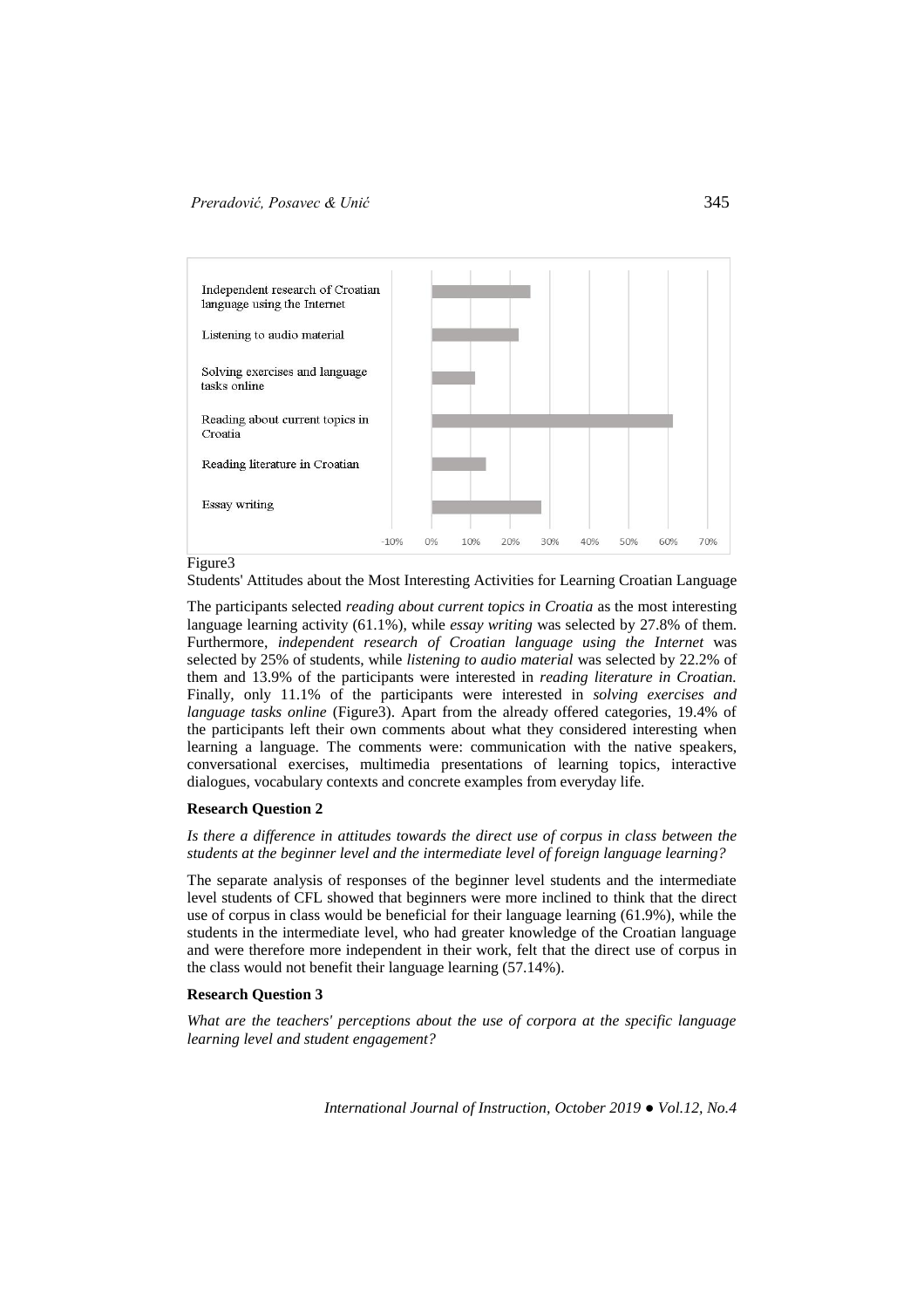All four teachers who participated in the in-depth interviews emphasized that the structure of the student groups was very heterogeneous with respect to their mother tongue, age, sex and level of formal education, which required a different approach to teaching CFL in each group and became an issue in the direct use of the corpus in class. The teachers claimed that DDL approach would have been easier to implement if they have had more homogeneous groups and students with similar mother tongues in the specific group.

Each teacher had his own perception about the use of corpora in teaching at the specific language learning level.

The first teacher at A1 (group 2) level claimed that corpora cannot be used in the beginner level of language learning and refused to use the corpus in class. According to the teacher, the students were somewhat interested in teaching materials, while their engagement in class was low.

The other teacher at A1 level (group 3) claimed that her group of students was particularly interested in information on the frequencies and possibilities of independent use of the corpus. In her lesson, she included teaching collocations and collocation span, which is not the part of the curriculum at the beginner level. According to the teacher, the engagement of her students was high, and their understanding of collocations was very positive. They were open to communication and active participation in the class, which is exceptionally good for the beginner's level of language learning. The teacher proved that corpora can be used in the beginner level of language learning, which was confirmed by the high degree of engagement and satisfaction of her students.

The teacher at B2 level (group1), who also had experience in teaching A1 level, claimed that corpora could be used in the beginner level of language learning because students possess little knowledge of Croatian and therefore it is of the utmost importance to provide them with an insight into the frequency of the vocabulary that they will learn beforehand. The same teacher believes that corpora can be useful for learners in the higher levels of language learning, but also concludes that raw corpus examples could be too complicated for lower level of language learning and that they should be chosen carefully by teachers to match the level of knowledge of the learners. According to the teacher, students in her group (B2 level) had a high level of engagement in class and were open to communication but, compared to the previous generations of learners, had a much lower level of language competence and were a larger group, which were the main reasons why she opted for the indirect use of corpora in teaching.

The last of the four teachers who taught B1 level students (group 4) claimed that corpora are very useful in the higher levels of language learning, such as her group (B1 level), because students at that level possess enough knowledge of Croatian language. She advocated the use of corpora at the higher levels of language learning to elaborate materials, such as connectors, adverbs, morphosyntactic cases and idioms. According to the teacher, students in her group (B1) were very interested in teaching materials and corpus use, while their engagement in class was very high. They were open to communication and active participation in the class.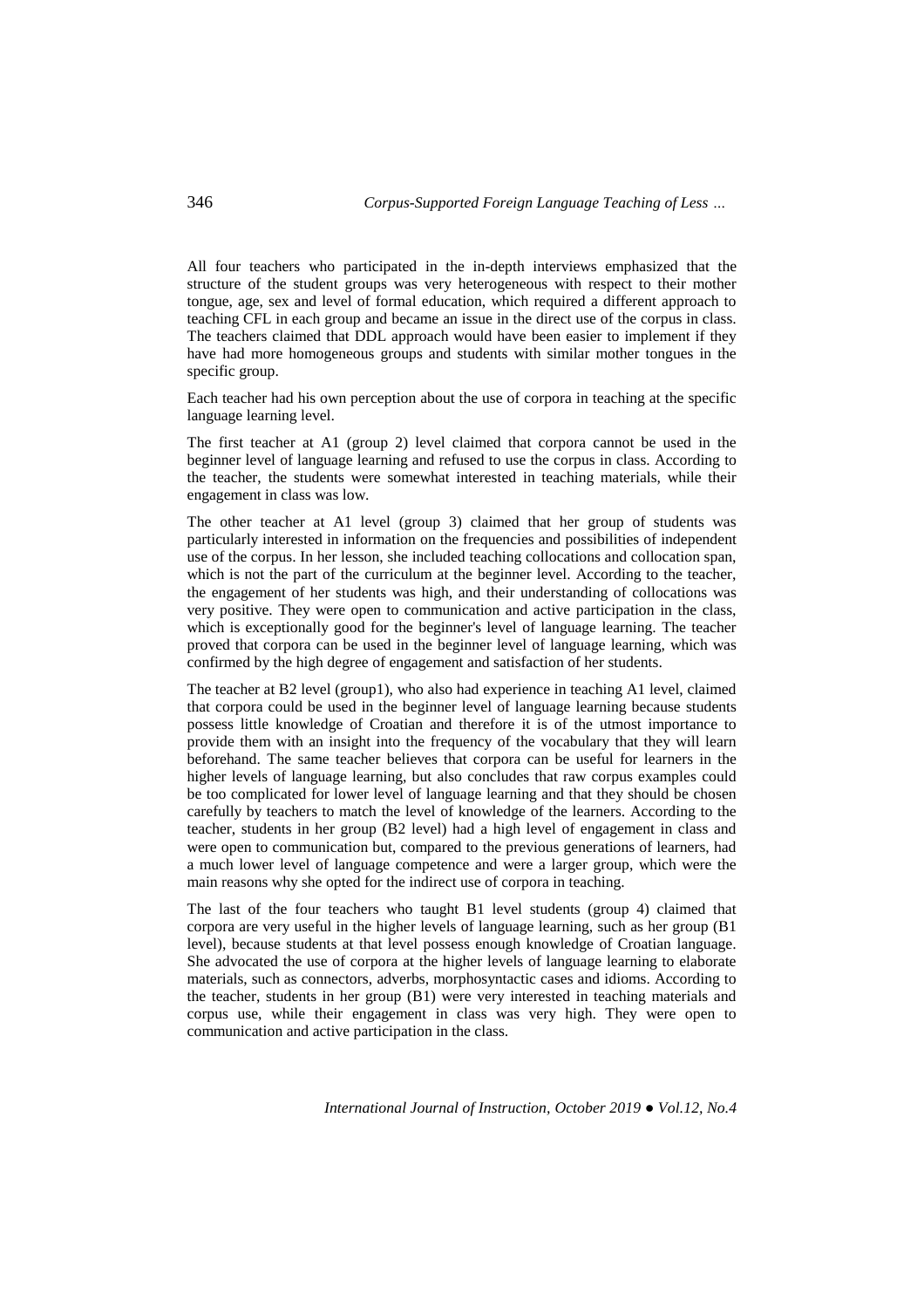Based on these findings, we can conclude that the chosen approach to corpus-supported foreign language teaching depends largely on the perception of teachers about the integration and the use of corpora in teaching. It is also evident that corpora can be used directly in class with absolute beginners. It is important for teachers to discover the most appropriate way in which corpora can be incorporated in their teaching units.

#### **Limitations**

It is important to emphasize that there are certain limitations of our experiment. The teachers have arbitrarily decided to use a single corpus (hrWaC), each of them has experimented with a single teaching unit and they had no time to subsequently assess if students have really mastered the material. The reason for this is that the teachers have a strict curriculum that must be followed, and there is not much time left for them to include the additional teaching material or methods.

#### **DISCUSSION**

Based on the analysis of the student survey, it can be concluded that the degree of students' satisfaction with the experimental classes prepared using the corpus was mostly positive. Also, the students expressed interest in the corpus examples and the exercises they took part in during the class.

Our findings are in line with the results of some of the latest studies that revealed that students mostly felt positively towards using corpora in language teaching and learning (Chujo & Oghigian, 2008; Girgin, 2011; Kayaoglu, 2013; Koo, 2006; Liu & Jiang, 2009). This suggests that, regardless of the foreign language they learn, students have positive attitudes toward computer corpora use in foreign language teaching. Our results are also in agreement with findings of some other studies (Yoon & Hirvela, 2004), showing that students at the beginner language learning levels appreciate the benefits of corpora more than those in the advanced language learning levels. Kayaoglu (2013) revealed that although most of the intermediate level students enjoyed discovering patterns in the corpus, some of them were overwhelmed by the existence of huge number of examples, which is also in agreement with our findings.

Regarding the analysis of students, our research has revealed several significant facts related to the structure of the language class, the possibilities for the corpus use in different levels of language learning, and the level of students' satisfaction with the classes prepared with the use of corpus. The structure of the students at Croaticum is very heterogeneous with respect to their mother tongue, age, sex and level of formal education, which requires a different approach to teaching CFL.

In our survey, individual participants have submitted their own comments, which further clarified their attitudes towards the experimental lecture and its structure. The most frequent comments were related to the lack of time (i.e. some participants believed that more time should be spent on corpus search to master the corpus tools). The next most frequent set of comments was related to a positive attitude towards corpus tools that enabled them to see more contextual examples of language use. A few students stated that there should be more classes of this kind because they are interesting, useful for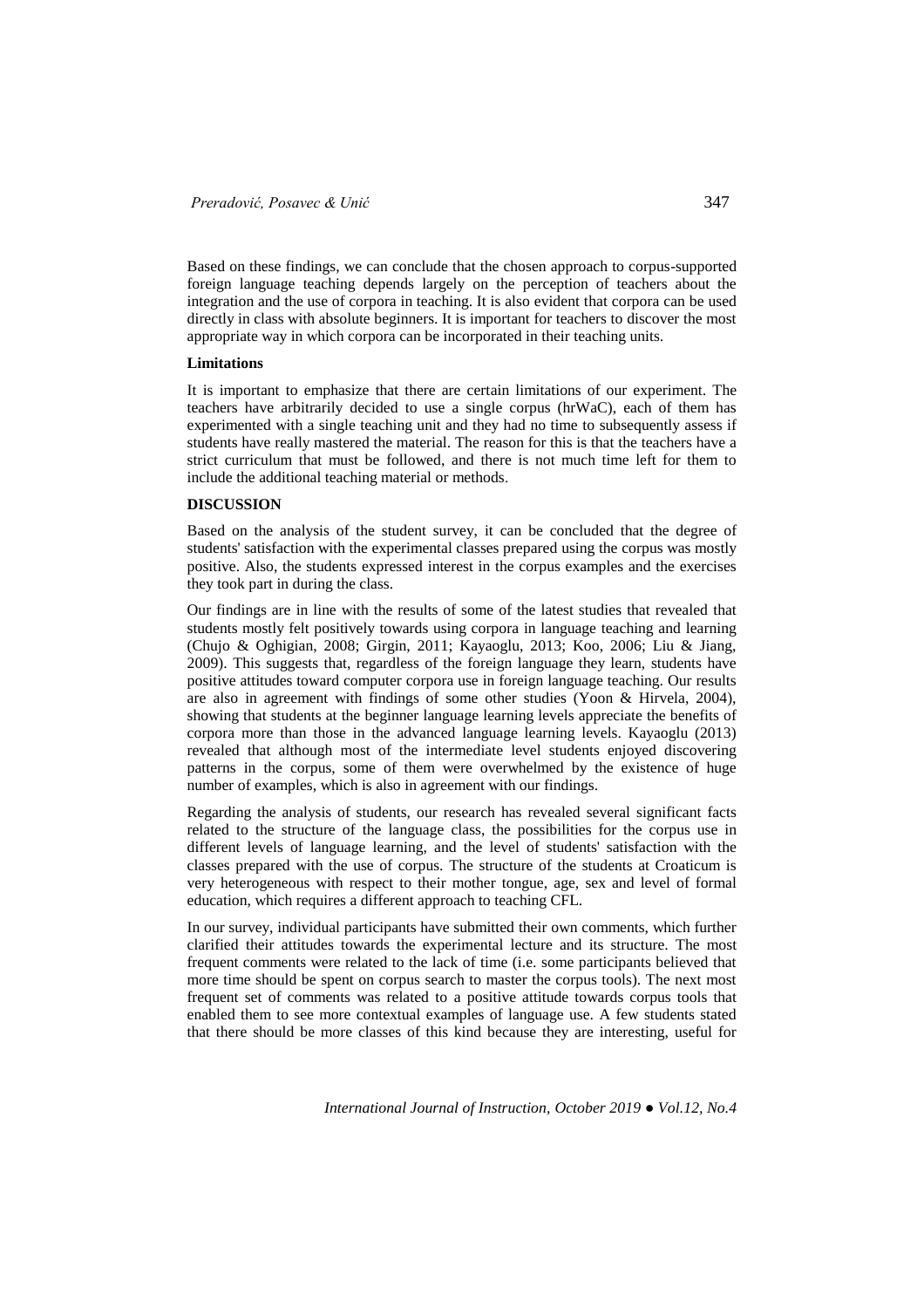further learning and because a corpus is always available for independent learning at home. One participant, although considering the use of corpus tools as a good learning method, reported that the CQL query was complicated and that he would benefit from the simpler method of corpus search. Two students reported that their class was complicated and that the example sentences were full of unknown words.

The comments show that participants were mostly satisfied with the lessons that were prepared and conducted using the corpus, but they also show that teachers should tailor their teaching materials for the specific language learning level and the structure of the specific group.

The results of the students' satisfaction survey were corroborated with the teachers' perceptions about the positive impact of corpus-supported foreign language teaching on student engagement in class, which is in line with previous studies (Bernardini, 2004; Comelles et al., 2012) claiming that students' engagement increases and teacher's role changes when using corpora in the language learning classroom.

Our findings from the interviews with four CFL teachers revealed that teachers support the independent use of corpora at the advanced levels of language learning to upgrade the student's knowledge base. Apart from the use of corpora in class, teachers believe that students can benefit from independent corpora use at home where they can explore corpora and learn the language at their own pace.

# **CONCLUSION AND RECOMMENDATIONS**

This research investigated the role of computer corpora in teaching Croatian as a foreign language. Croatian, as a less-resourced and less commonly taught language, was used as a basis to investigate the possibility of corpus-supported teaching of less-resourced languages through indirect and data-driven approach, as well as students' satisfaction with such course delivery methods.

The indirect and data-driven approach to language instruction in the L2 Croatian context were equally interesting for students in this study (as judged by teachers), thus confirming other findings (e.g. Boulton, 2012 and Mukherjee, 2006) about choosing the approach with the local conditions in mind (e.g. the group's structure).

When measured on a sample of four groups of students (N=66) who participated in corpus-supported foreign language teaching, the students' satisfaction was mostly positive, while their class engagement was significant (according to their teachers).

We can conclude that corpora can assist in the preparation of teaching materials for teaching less commonly taught foreign languages because they allow teachers to extract and teach repetitive linguistic patterns.

Further research could be directed towards the assessment of the knowledge of students who participate in data-driven language learning to find out whether students' results would improve compared to the traditional approach. It would be useful to explore in detail the use of corpus in direct teaching with students. The research that would enable students to use corpora independently in the classroom would certainly provide the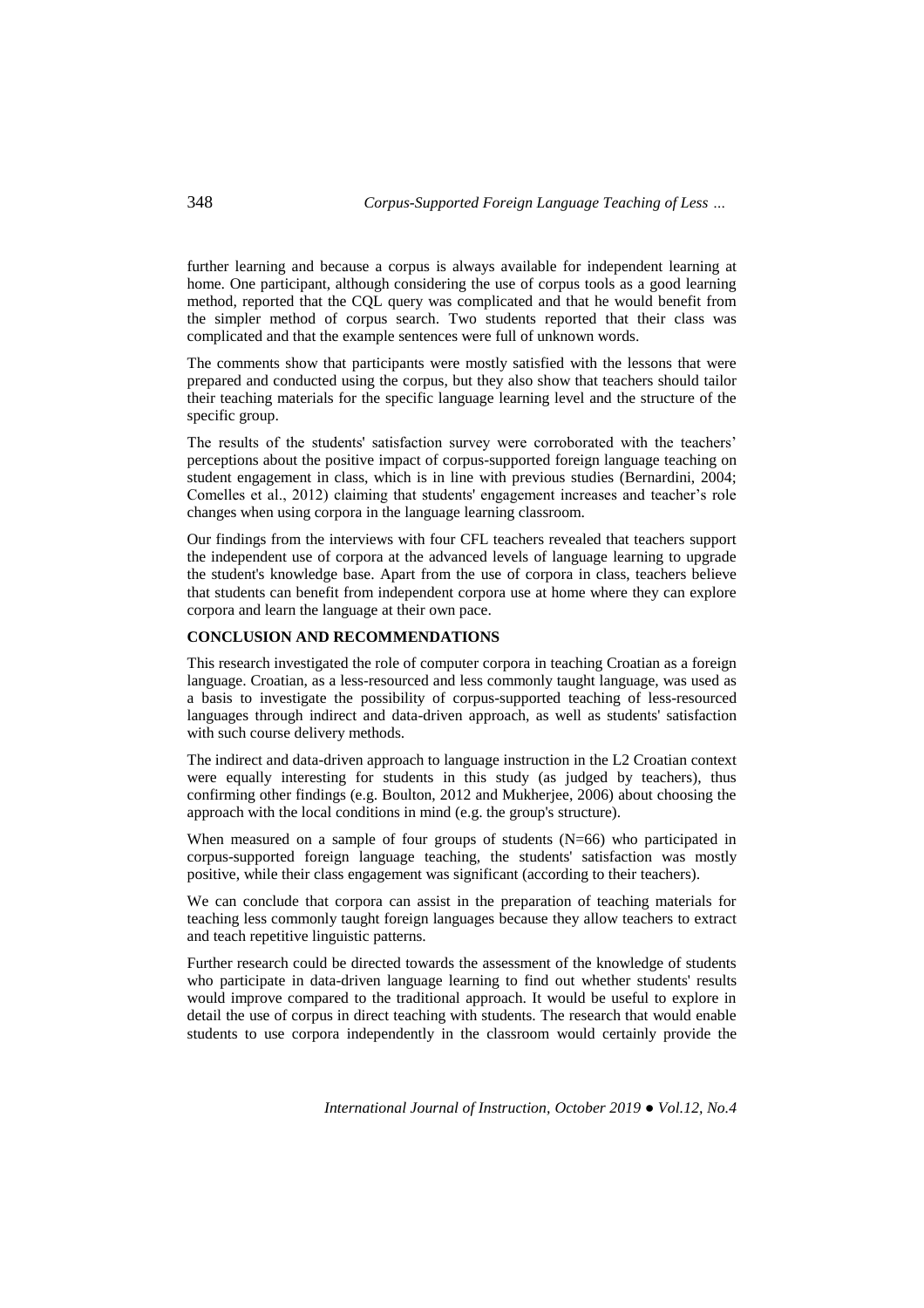insight into a new way of foreign language teaching. Apart from using computer corpora to support teaching of Croatian as a second and foreign language, it would be useful to conduct research on teaching Croatian language in primary and secondary schools to explore to what extent and how computer corpora can contribute to the improvement of language acquisition among native speakers of a LCTL.

Finally, the last area relates to the role of lexicographers and authors of grammar and vocabulary textbooks, since it is important to explore their opinions and attitudes on the use of corpora in the design of the textbooks.

#### **REFERENCES**

Aston, G. (2001). Learning with corpora: An overview. In G. Aston (Ed.), *Learning with corpora* (pp. 6- 45). Houston, TX: Athelstan.

Barbieri, F., & Eckhardt, S. (2007). Applying corpus-based findings to form-focused instruction: The case of reported speech. *Language Teaching Research 11*(3), 319-346.

Bernardini, S. (2002). Exploring new directions for discovery learning. *Language and Computers, 42*(1), 165-182.

Bernardini, S. (2004). Corpora in the classroom. An overview and some reflections on future development. In J. M. Sinclair (Ed.), *How to Use Corpora in Language Teaching* (pp. 15-38). Amsterdam: John Benjamins Publishing Company.

Biber, D., & Conrad, S. (2010). *Corpus Linguistics and Grammar Teaching.* [Pearson Education Monograph Series]. White Plains NY: Pearson Education.

Boulton, A. (2012). What data for data-driven learning? *Eurocall Review*, *20*(1), 23-27.

Boulton, A., & Cobb, T. (2017). Corpus use in language learning: A meta-analysis. *Language Learning, 67*(2), 348-393. doi: 10.1111/lang.12224.

Boulton, A., & Pérez-Paredes, P. (Eds.). (2014). ReCALL special issue: Researching uses of corpora for language teaching and learning Editorial Researching uses of corpora for language teaching and learning. *ReCALL, 26*(2), 121-127.

Calzolari N., Del Gratta R., Fracopoulo G., Mariani J., Rubino F., Russo I., & Soria C. (May, 2012). The LRE Map. Harmonising Community Description of Resources. In *Proceedings of LREC 2012* (1084-1089). Istanbul, Turkey 23-25 May 2012.

Chan, T., & Liou, H. (2005). Effects of web-based concordancing instruction on EFL students' learning of verb-noun collocations. *Computer Assisted Language Learning, 18*(3), 231-250.

Chujo, K., & Oghigian, K. (2008). A DDL approach to learning noun and verb phrases in the beginner level EFL classroom. In A. Frankenberg-Garcia, T. Rkibi, M.R. Cruz, R. Carvalho, C. Dreito, & D. Santos-Rosa (Eds.), *Proceedings of TaLC 8-Lisbon, 8th Teaching and Language Corpora Conference* (pp. 65-71). Lisbon: Assoçiaçao de Estudos e de Investigaçao do ISLA-Lisboa.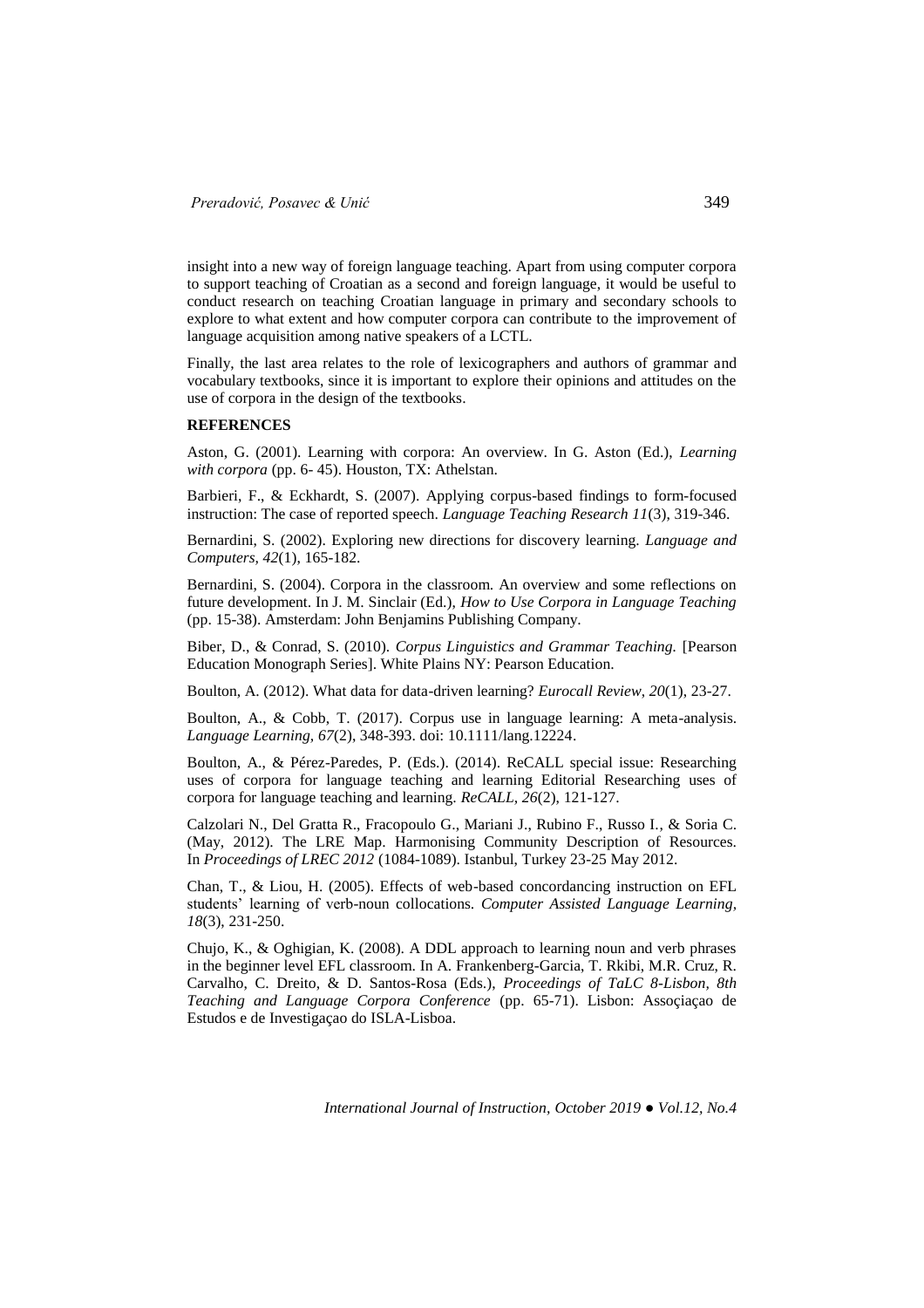Comelles, E., Laso, N. J., Forcadell, M., Castaño, M.E., Feijóo, S., & Verdaguer, I. (2012). Using online databases in the linguistics classroom: dealing with clause patterns. *Computer Assisted Language Learning 26*(3), 282-294.

Daskalovska, N. (2015). Corpus-based versus traditional learning of collocations. *Computer Assisted Language Learning*, *28*(2), 130-144.

Fan, M. (2009). An exploratory study of collocational use by ESL students – A taskbased approach. *System, 37*(1), 110-123.

Flowerdew, J. (1996). Concordancing in language learning. In M. Pennington (Ed.), *The power of CALL* (pp. 97-113). Houston, TX: Athelstan.

Frankenberg-Garcia, A. (2014). The use of corpus examples for language comprehension and production. *ReCALL 26*(2), 128-46.

Gabrielatos, C. (2005). Corpora and language teaching: just a fling or wedding bells? *Teaching English as a Second or Foreign Language, 8*(4). Retrieved from: http://www.tesl-ej.org/ej32/a1.html.

Girgin, U. (2011). *Corpus-based activities at lower levels of EFL proficiency*: *The effectiveness of using concordance lines on grammar learning* (Unpublished master thesis). Bilkent University, Ankara.

Götz, S. (2012). Testing task types in data-driven learning: Benefits and limitations. In: K. Biebighäuser, M. Zibelius, & T. Schmidt (Eds.), *Aufgaben 2.0 - Konzepte, Materialien und Methoden für das Fremdsprachenlehren und -lernen mit digitalen Medien* (pp. 249-276). Tübingen: Narr.

Hafner, C. A., & Candlin, C. N. (2007). Corpus tools as an affordance to learning in professional legal education. *Journal of English for Academic Purposes, 6*(4), 303-318.

Hunston, S. (2002). *Corpora in applied linguistics*. Cambridge: Cambridge University Press.

Johnes, T. (1991). Should you be persuaded - two samples of data-driven learning materials, Classroom Concordancing. *ELR Journal, 4,* 1-16.

Jokinen, P. K. (May, 2018). Researching less-resourced languages: the digisami corpus. In *Proceedings of the Eleventh International Conference on Language Resources and Evaluation* (pp. 3382-3386*)*. Miyazaki, Japan, 7-12 May 2018.

Karras, J. (2016). The effects of data-driven learning upon vocabulary acquisition for secondary international school students in Vietnam. *ReCALL, 28*, 166-186.

Kayaoğlu, M. N. (2013). The use of corpus for close synonyms. *The Journal of Language and Linguistic Studies, 9*(1), 128-144.

Koo, K. (2006). *Effects of using corpora and online reference tools on foreign language writing: A study of Korean learners of English as a second language* (Unpublished doctoral dissertation). Iowa City: The University of Iowa.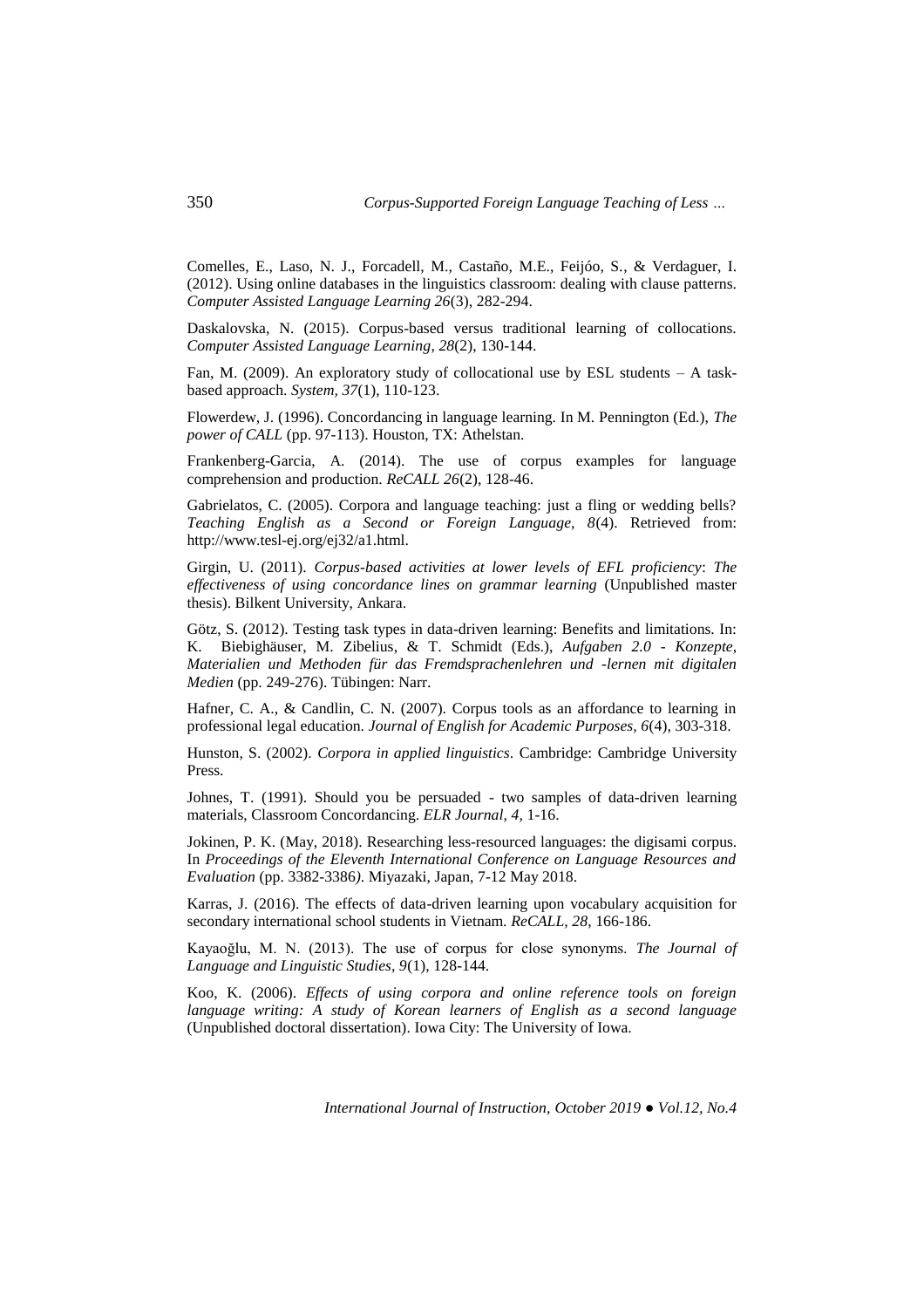Kreyer, R. (2010). How much wheat is there in the chaff? Issues concerning the use of concordances in the classroom. *Language Forum 36*(1-2), 155-173.

Lawson, A. (2001). Rethinking French grammar for pedagogy: The contribution of French corpora. In R.C. Simpson & J.M. Swales (Eds.), *Corpus linguistics in North America: Selections from the 1999 Symposium* (pp. 179-194). Ann Arbor, MI: The University of Michigan Press.

Leech, G. (1997). Teaching and language corpora: a convergence. In A. Wichmann, S. Fligelstone, T. McEnery and G. Knowles (Eds.), *Teaching and Language Corpora*. (pp. 1-23). London: Longman.

Lenko-Szymanska, A. (2002). How to trace the growth in learners' active vocabulary: A corpus-based study. In B. Kettemann & G. Marko (Eds.), *Teaching and learning by doing corpus linguistics* (pp. 217-230). Amsterdam: Rodopi.

Leńko-Szymańska, A., & Boulton, A. (2015). *Multiple affordances of language corpora for data-driven learning.* Amsterdam, Netherlands: John Benjamins.

Liu, D., & Jiang, P. (2009). Using a corpus-based lexicogrammatical approach to grammar instruction in EFL and ESL. *The Modern Language Journal, 93*(1), 61-78.

Ljubešić, N., & Klubička, F. (2014). {bs, hr, sr} WaC – web corpora of Bosnian, Croatian and Serbian. In F. Bildhauer & R. Schäfer (Eds.), *Proceedings of the 9th Web as Corpus Workshop* (pp. 29-35). Association for Computational Linguistics, Stroudsburg.

McCarten, J. (2007). *Teaching Vocabulary: Lessons from the corpus, lessons for the classroom*. Cambridge University Press.

McEnery, A., & Xiao, R. Z. (2010). What corpora can offer in language teaching and learning. In E. Hinkel (Ed.), *Handbook of Research in Second Language Teaching and Learning* (pp. 364-380*)*. London & New York: Routledge.

McEnery, T., Xiao, R. & Tono, Y. (2006). *Corpus-based language studies: An advanced resource book*. London: Routledge.

Miangah, T. M. (2012). Different aspects of exploiting corpora in language learning*, Journal of Language Teaching and Research*, *3*(5), 1051-1060.

Mukherjee, J. (2006). Corpus linguistics and language pedagogy: The state of the art – and beyond. In S. Braun, K. Kohn, & J. Mukherjee (Eds.), *Corpus technology and language pedagogy: New resources, new tools, new methods* (pp. 5-24). Frankfurt am Main, Germany: Peter Lang.

Nesselhauf, N. (2005). *Collocations in a learner corpus*. Amsterdam: John Benjamins.

O'Keeffe, A., McCarthy, M., & Carter, R. (2007). *From corpus to classroom. Language use and language teaching*. Cambridge: Cambridge University Press.